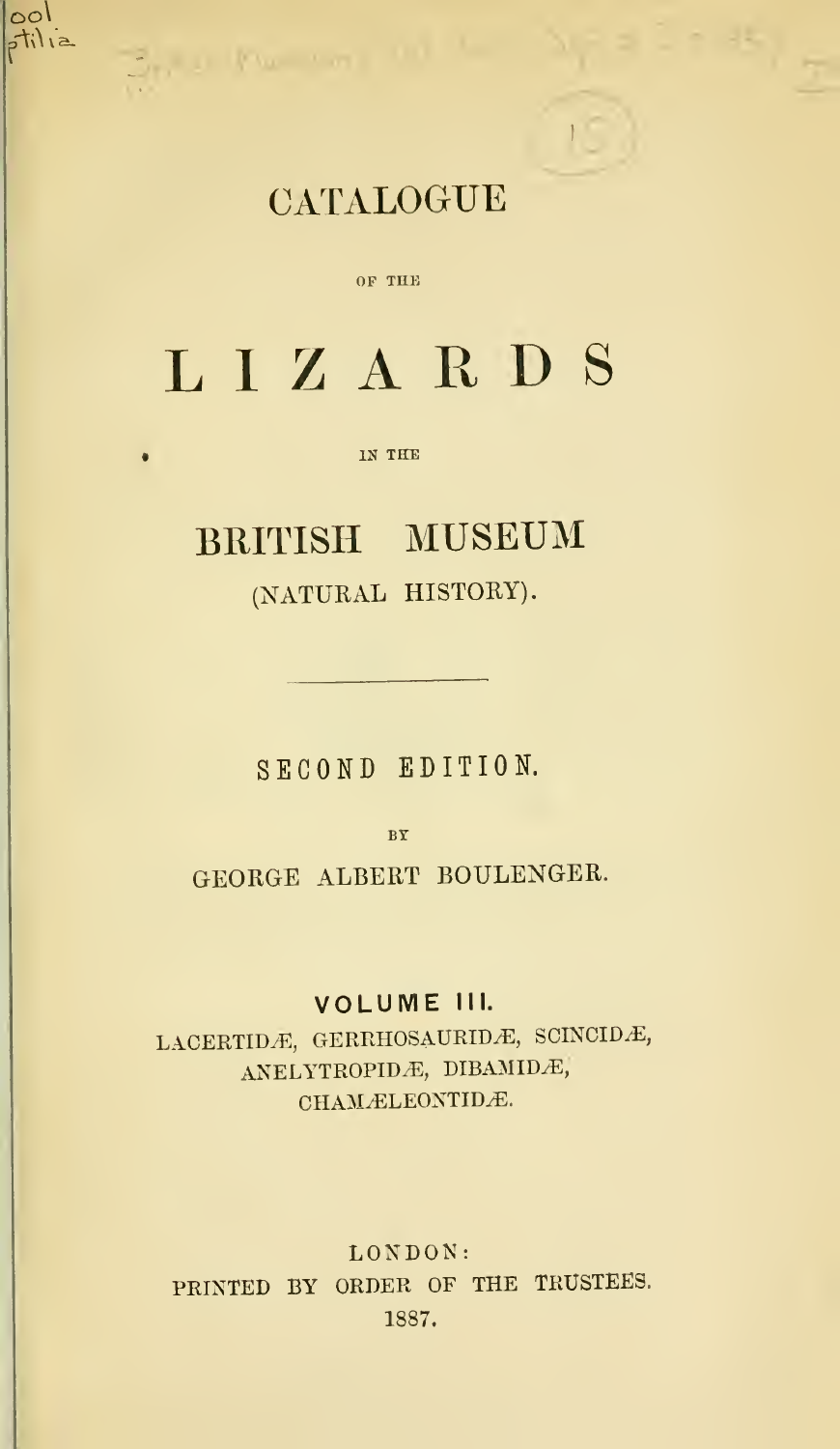$6$  LACERTID $E$ .

| $a.$ Ad.                  | Japan.                                  | Leyden Museum.                 |
|---------------------------|-----------------------------------------|--------------------------------|
| $b-c.$ Ad.                | Japan.                                  | Dr. F. Hilgendorf [P.].        |
| $d. \; Y_{\mathfrak{L}}.$ | Yokohama.                               | H.M.S. 'Challenger.'           |
| $c.$ Ad.                  | Chemulpo, Corea.                        | Dr. J. G. Fischer. (Type of    |
|                           |                                         | T. wolteri.)                   |
| $f-g.$ Ad. & hgr.         | Ningpo.                                 | (Types of T. septentrionalis.) |
| $h-i.$ Ad.                | Ningpo.                                 | R. Swinhoe, Esq. [C.].         |
| $k$ . Hgr.                | Nankin.                                 | R. Swinhoe, Esq. [C.].         |
| $l-m. \ \text{Ad.}$       | Shanghai.                               | R. Swinhoe, Esq. [C.].         |
| $n.$ Ad.                  | Kinkiang Mountains. Mr. C. Maries [C.]. |                                |
| $o.$ Hgr.                 | $ ^{\circ}$                             | Sir E. Belcher [P.].           |

#### 3. Tachydromus amnrensis \*.

Tachydromus amurensis, Peters, Sitzh. Ges. Naturf. Fr. 1881, p. 71.

Head and digits shorter than in the preceding. Two granules between the supraoculars and the supraciliaries ; a small shield separates the large anterior supraocular from the loreal ; temporal scales smooth. Dorsal shields moderately keeled, longer than broad, in eight longitudinal series, the two median small and irregular; eight series of large ventrals, outer series feebly keeled, others smooth ; gular scales all smooth ; four series of feebly keeled scales between the ventrals and the lateral granules. Three inguinal pores on each side. Olive-grey above, granular lateral zone darker; a white streak from the eye to the collar; lower surfaces whitish.

|                                | millim. |                               | millim. |
|--------------------------------|---------|-------------------------------|---------|
| Total length $\dots \dots$ 148 |         | Fore $\lim_{b \to \infty} 20$ |         |
|                                |         | Hind $\lim_{b \to 0}$ $27$    |         |
| Width of head  9               |         | $\Gamma$ Tail  S2             |         |
| $Body \ldots \ldots \ldots 53$ |         |                               |         |

Kissakewitsch, Amoorland.

#### 2, POROMERA.

Head-shields normal. Nostril pierced between two nasals (?). Collar indistinct (?). Back with large, hexagonal, keeled shields forming longitudinal series ; flanks with small shields ; ventral shields strongly keeled. Femoral pores. Tail very long, cylindrical.

West Africa.

#### 1. Poromera fordii.

Tachydromus fordii, Hallow. Proc. Ac. Philad. 1857, p. 48.

A small shield between the prafrontals; a small occipital: subocular bordering the lip between the fourth and fifth upper labials. The dorsal shields form six longitudinal complete rows ; besides

Described from tlie type specimen (98G9) in the Berlin Museum.